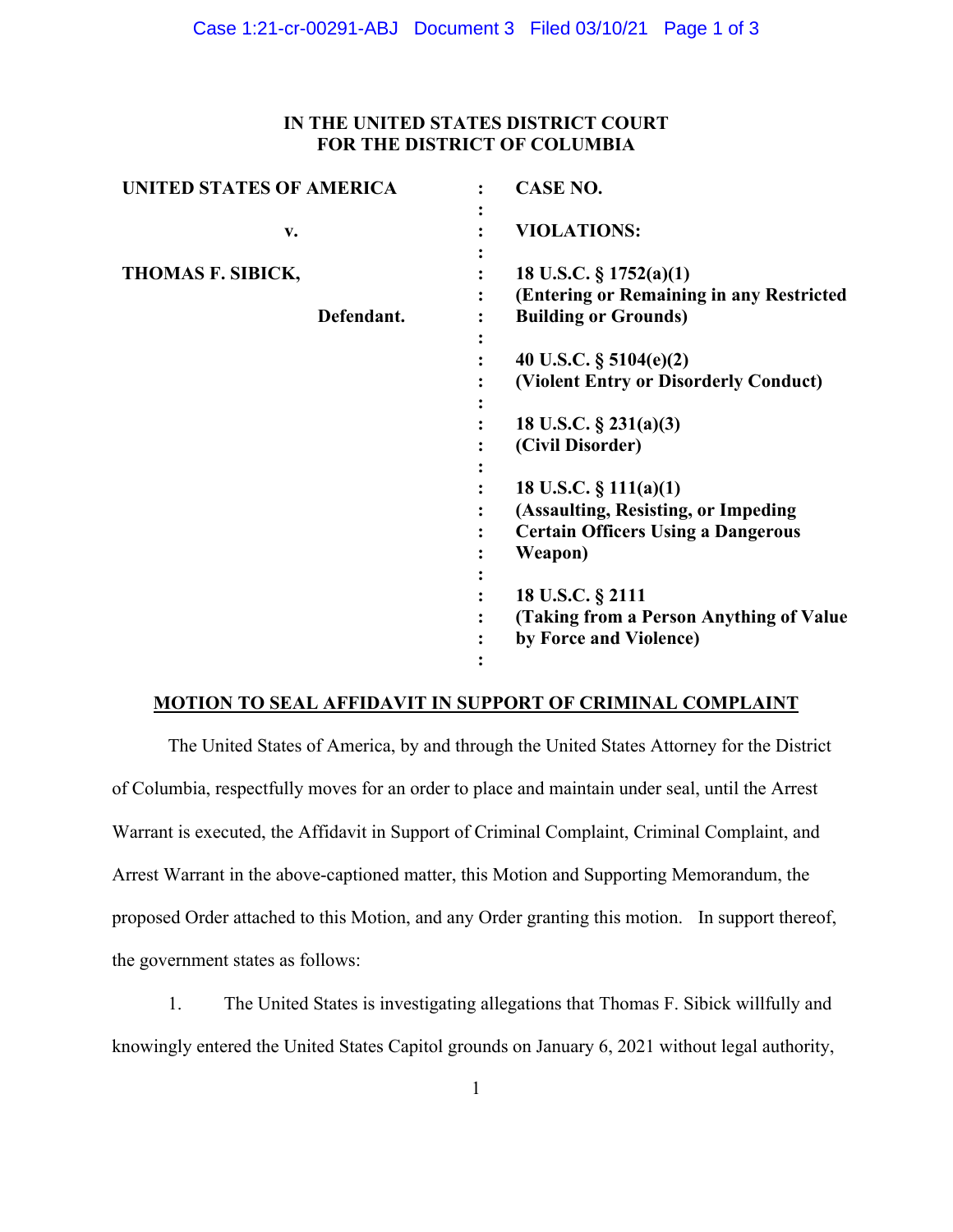#### Case 1:21-cr-00291-ABJ Document 3 Filed 03/10/21 Page 2 of 3

and participated in violent and disorderly conduct in violation of 18 U.S.C.  $\S$  1752(a)(1), 40 U.S.C. § 5104(e)(2), 18 U.S.C. § 231(a)(3), 18 U.S.C. § 111(a)(1), and 18 U.S.C. § 2111.

2. The Affidavit in Support of Criminal Complaint references evidence gathered in the course of the investigation. The public disclosure of the Government's evidence could compromise the integrity of the investigation, including the ability of the United States to locate and arrest the defendant. Thus, a sealing order is necessary to avoid hindering the ongoing investigation in this matter.

 2. As stated in Washington Post v. Robinson, 935 F.2d 282, 288 (D.C. Cir. 1999), there is a presumption of access to Court proceedings. But, this can be overridden if "'(1) closure serves a compelling interest; (2) there is a substantial probability that, in the absence of closure, this compelling interest would be harmed; and (3) there are no alternatives to closure that would adequately protect the compelling interest." Id. at 290 (quoting Oregonian Pub. Co. v. United States Dist. Court, 920 F.2d 1462, 1466 (9th Cir. 1990)).

 3. In this matter, the United States has a compelling interest in preserving the integrity of its investigation and arresting the defendant. A limited sealing order ensuring that filings related to the Criminal Complaint and Arrest Warrant are not accessible from the Court's public files is narrowly tailored to serve a compelling interest.

 4. Furthermore, the United States respectfully submits that complying with the normal notice requirements of Washington Post would defeat the purpose of the motion to seal. Persons who know the criminal justice system also know that docketing a motion to seal an Affidavit in Support of Criminal Complaint and Arrest Warrant, or a resulting sealing order, means that the defendant is charged with a crime, and the Government intends to arrest him.

2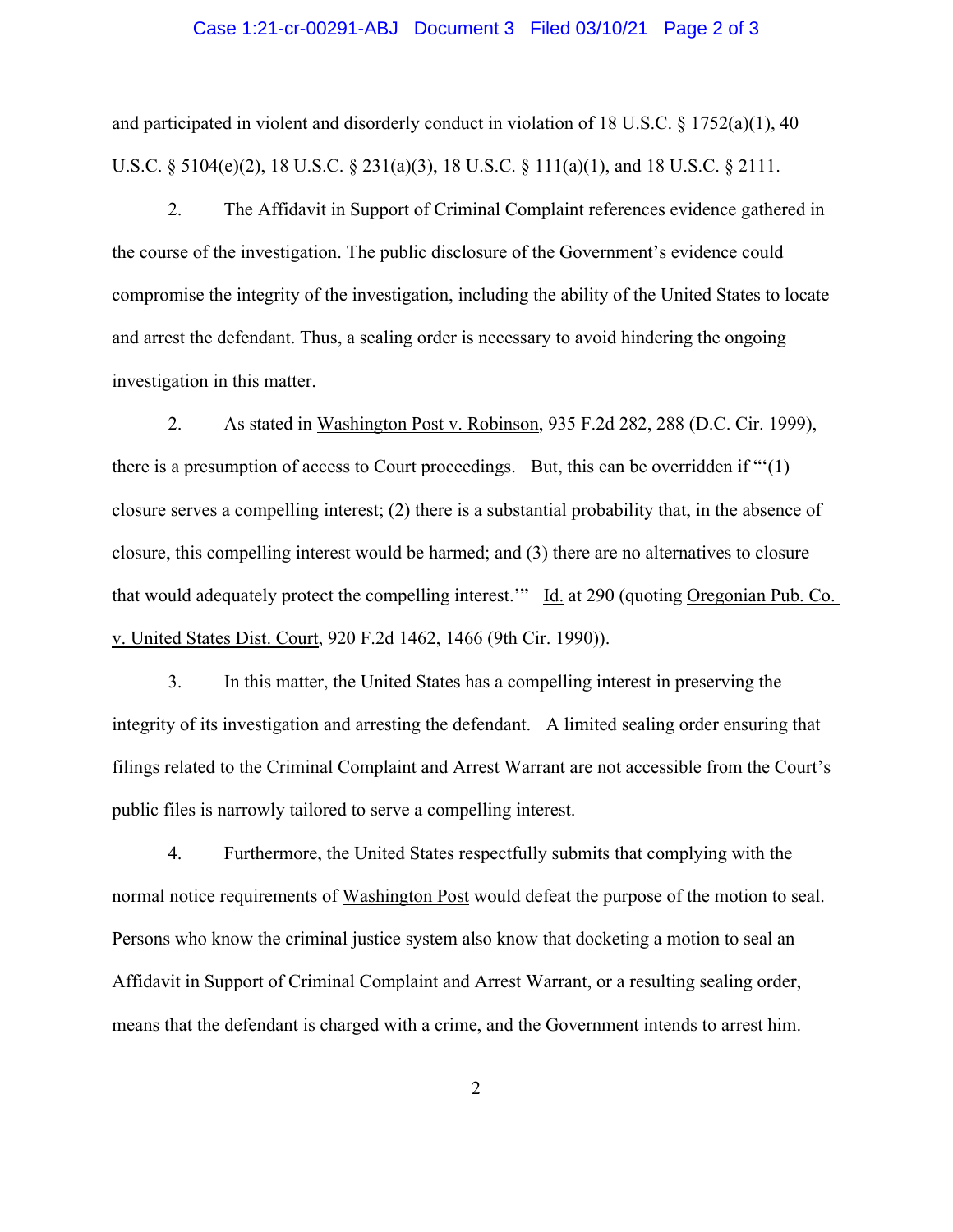### Case 1:21-cr-00291-ABJ Document 3 Filed 03/10/21 Page 3 of 3

Thus, if this Motion or a sealing order were to become public, it would be the same as making public the Complaint and Arrest Warrant.

**WHEREFORE**, the United States respectfully requests that this Court issue an Order directing that the Clerk of the Court place and maintain under seal, until execution of the Arrest Warrant, the Affidavit in Support of Criminal Complaint, this Motion and Supporting Memorandum, the proposed Order attached to this Motion, and any Order granting this motion.

Respectfully submitted,

CHANNING PHILLIPS ACTING UNITED STATES ATTORNEY D.C. Bar No. 415793

\_\_\_\_\_/s/ *Cara A. Gardner*\_\_\_\_\_\_\_\_\_\_\_\_\_\_\_

 by: Cara A. Gardner D.C. Bar No. 1003793 Assistant United States Attorney 555  $4<sup>th</sup>$  Street, N.W. Washington, D.C. 20530 (202) 252-7009 cara.gardner@usdoj.gov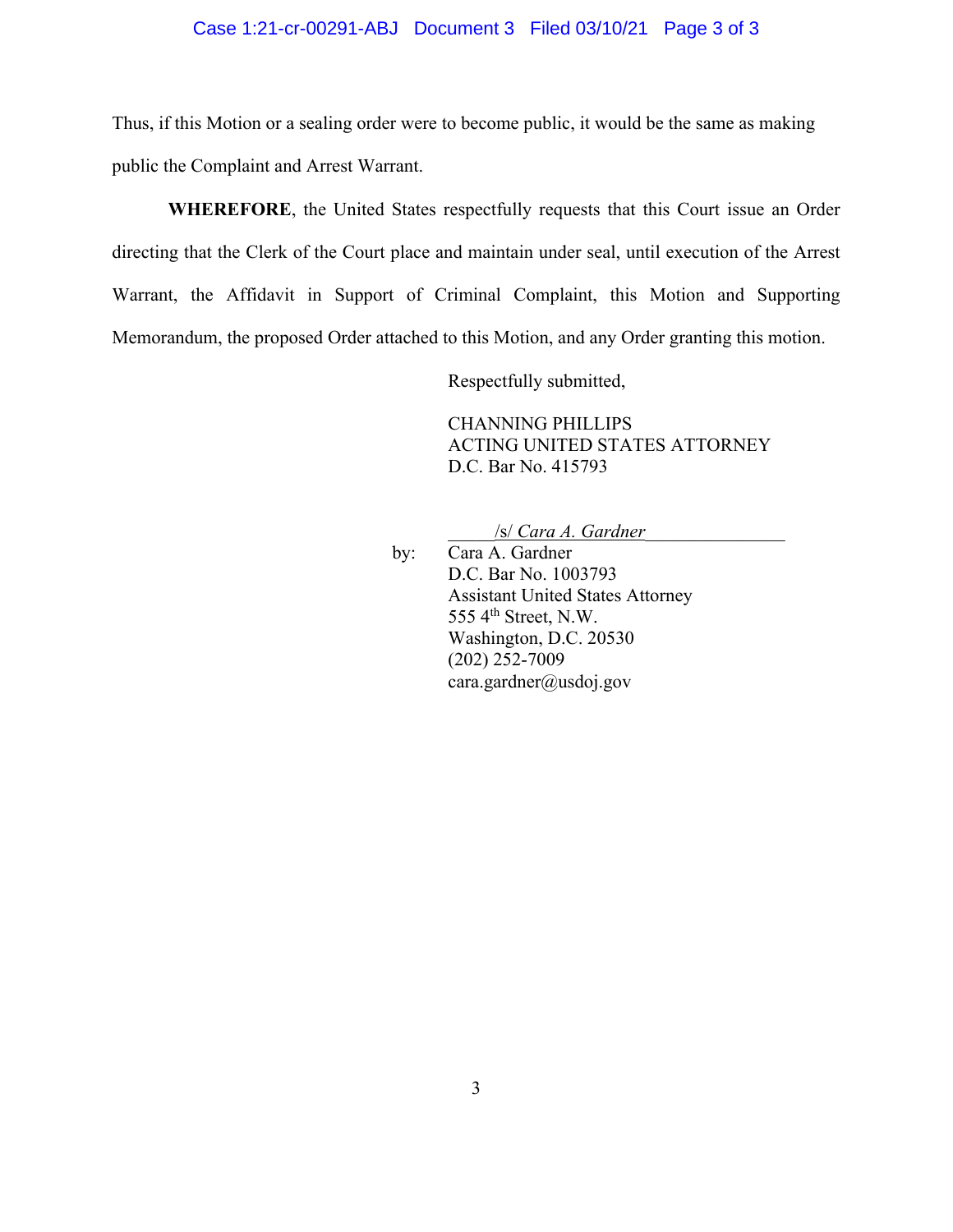## **IN THE UNITED STATES DISTRICT COURT FOR THE DISTRICT OF COLUMBIA**

| <b>UNITED STATES OF AMERICA</b> | <b>CASE NO.</b>                                                                                                         |
|---------------------------------|-------------------------------------------------------------------------------------------------------------------------|
| v.                              | <b>VIOLATIONS:</b>                                                                                                      |
| THOMAS F. SIBICK,<br>Defendant. | 18 U.S.C. § 1752(a)(1)<br>(Entering or Remaining in any Restricted<br><b>Building or Grounds)</b>                       |
|                                 | 40 U.S.C. § 5104(e)(2)<br>(Violent Entry or Disorderly Conduct)                                                         |
|                                 | 18 U.S.C. $\S$ 231(a)(3)<br>(Civil Disorder)                                                                            |
|                                 | 18 U.S.C. $\S$ 111(a)(1)<br>(Assaulting, Resisting, or Impeding<br><b>Certain Officers Using a Dangerous</b><br>Weapon) |
|                                 | 18 U.S.C. § 2111<br>(Taking from a Person Anything of Value)<br>by Force and Violence)                                  |

#### **ORDER**

This matter having come before the Court pursuant to the application of the United States to seal criminal complaint, the Court finds that, because of such reasonable grounds to believe the disclosure will result in flight from prosecution, destruction of or tampering with evidence, intimidation of potential witnesses, and serious jeopardy to the investigation, the United States has established that a compelling governmental interest exists to justify the requested sealing.

1. IT IS THEREFORE ORDERED that the application is hereby GRANTED, and that the affidavit in support of criminal complaint and other related materials, the instant application to seal, and this Order are sealed until the arrest warrant is executed.